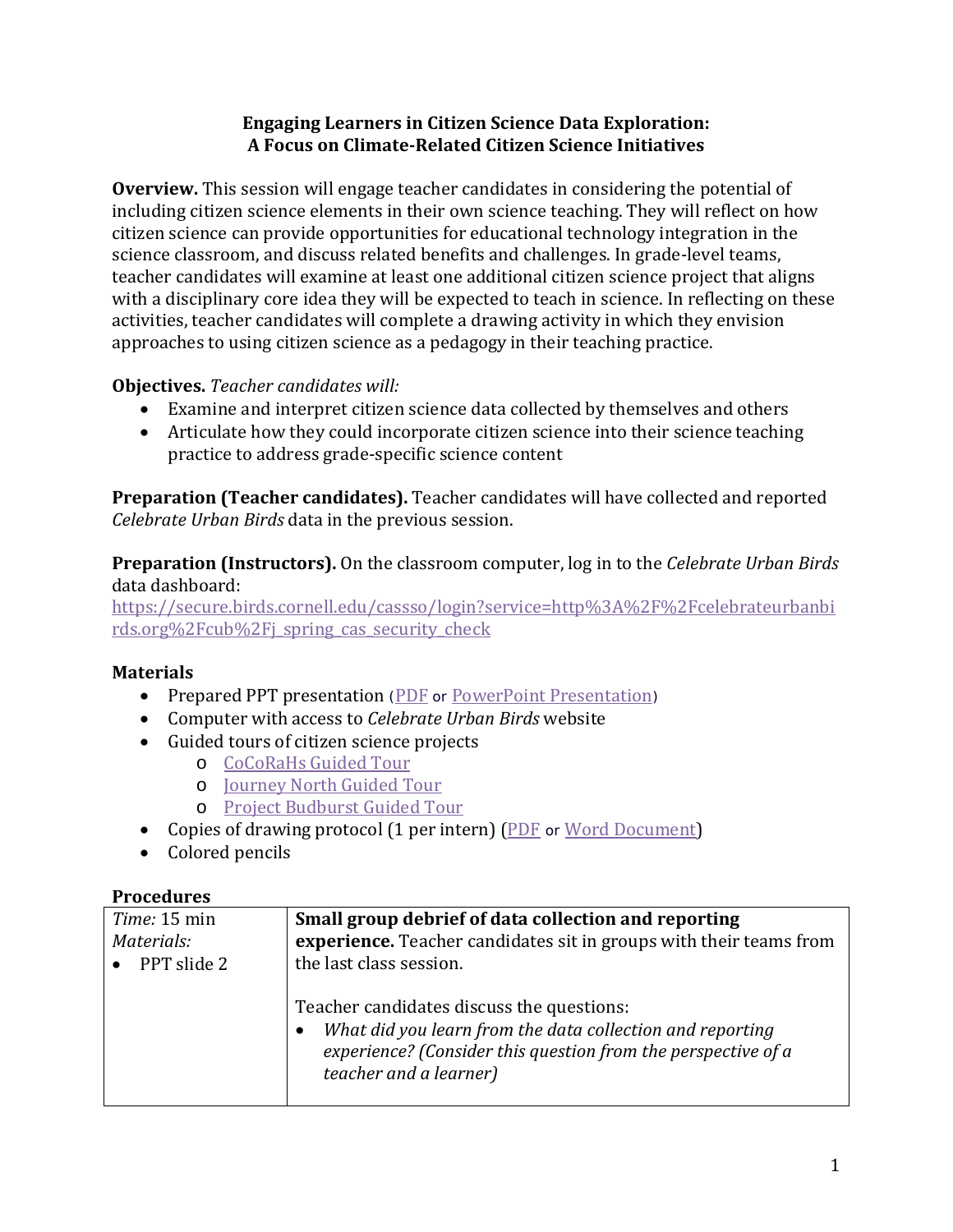| Time: 5 min                                          | <b>Quick whole group debrief.</b> Whole-group sharing of key ideas                                                                                                                |
|------------------------------------------------------|-----------------------------------------------------------------------------------------------------------------------------------------------------------------------------------|
| Materials:                                           | discussed in the small groups.                                                                                                                                                    |
| PPT slide 2                                          |                                                                                                                                                                                   |
| Time: 15 min<br>Materials:<br>PPT slide 3-5          | <b>Exploring citizen science data.</b> Pose the question: What could<br>science learners do with the data they and others have reported?                                          |
| Celebrate Urban<br>$\bullet$<br><b>Birds</b> website | Show the clip from <i>SciGirls</i> (linked on the PPT slide) that shows<br>what happens to the data when it's entered on the Celebrate Urban<br>Birds website.                    |
|                                                      | On the Celebrate Urban Birds website, model how to explore all of<br>the submitted data in the lower right corner of the data dashboard:                                          |
|                                                      | <b>Check Out Observations</b>                                                                                                                                                     |
|                                                      | l <b>y Checklists</b><br>e your checklists by date                                                                                                                                |
|                                                      |                                                                                                                                                                                   |
|                                                      | e all sightings on an interactive map                                                                                                                                             |
|                                                      |                                                                                                                                                                                   |
|                                                      | brate Urban Birds kit!                                                                                                                                                            |
|                                                      | Teacher candidates can also use their laptops to log in and<br>follow along.                                                                                                      |
|                                                      | Key question: What stories do you think the data are telling?                                                                                                                     |
|                                                      | First, click on the "View Data" option to see Top Species.<br>What stories are the data telling?                                                                                  |
|                                                      | How do these frequencies compare to what we observed?<br>$\bullet$<br>How could you engage students with this data?<br>$\bullet$                                                  |
|                                                      | Go back, and click on "Participant Sites" to see where data have been<br>collected. Show an example of how you can look at one site and see<br>which species were observed there. |
|                                                      | What stories are the data telling? (not necessarily where<br>$\bullet$<br>birds occur, but where people are participating in citizen<br>science)                                  |
|                                                      | How could you engage students with this data?                                                                                                                                     |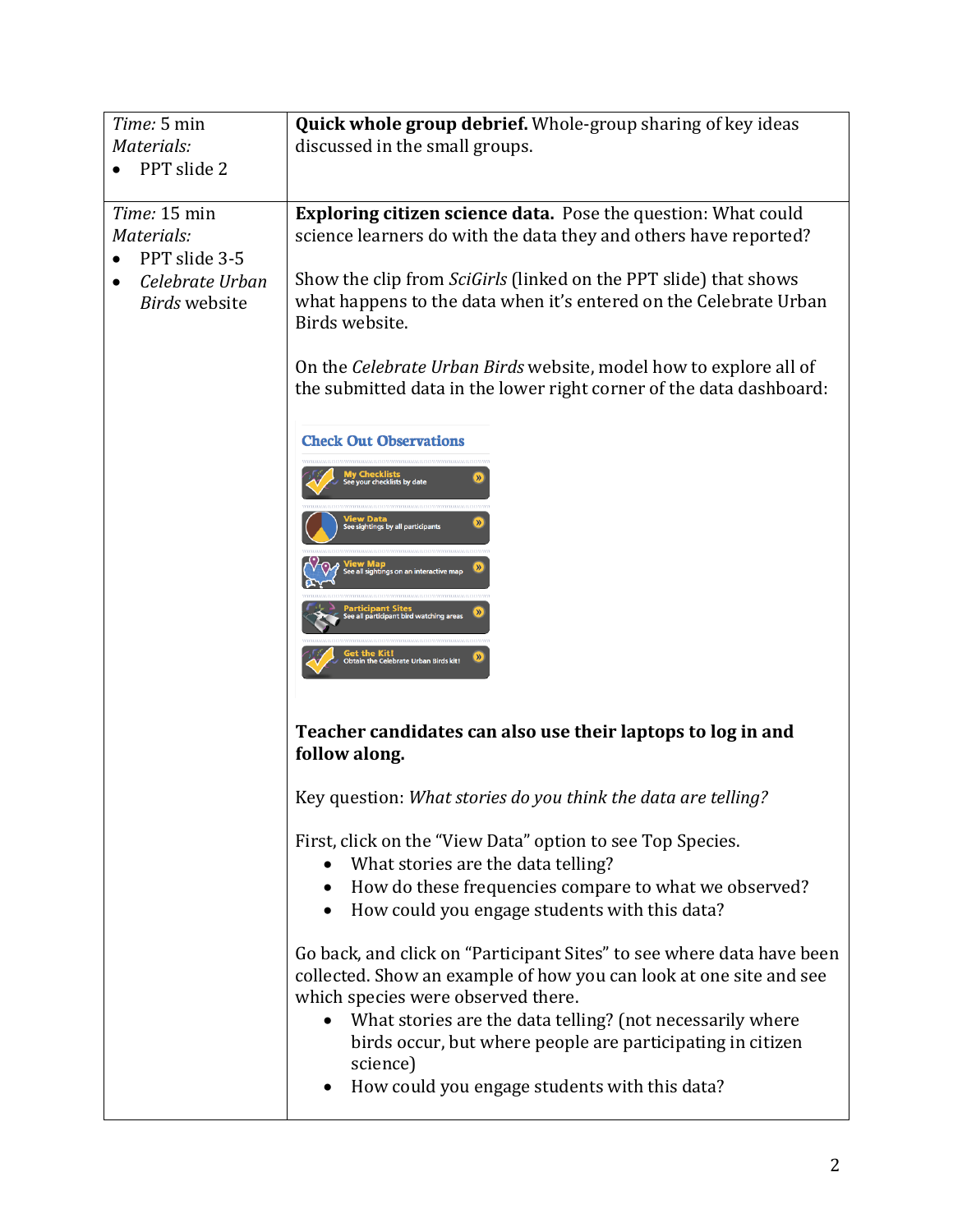|                                    | Briefly show more sophisticated examples of data representation on<br>eBird. Under "Citizen Science Network" at the top of the page, select<br>eBird from the dropdown menu.<br>Citizen Scientist Network ▼<br><b>EDCI372</b><br>sign out<br><b>All About Birds</b><br><b>ENGLISH</b><br><b>Celebrate Urban Birds</b><br>eBird<br><b>XPLORE -</b><br><b>YOUR DATA</b><br>ED v<br><b>Nestwatch</b><br><b>Project Feederwatch</b><br>My account . Sign out<br><b>YardMap</b><br>Select: Explore Data<br>Note the wide variety of ways citizen science data are represented<br>here. Real time data |
|------------------------------------|--------------------------------------------------------------------------------------------------------------------------------------------------------------------------------------------------------------------------------------------------------------------------------------------------------------------------------------------------------------------------------------------------------------------------------------------------------------------------------------------------------------------------------------------------------------------------------------------------|
|                                    | Select: Bar Charts<br>Select: Maryland* $\rightarrow$ Prince George's County*<br>Find Baltimore Oriole* on the list<br>On green graph (data by month): What story does the graph<br>$\bullet$<br>tell about orioles in Prince George's County? (not abundant<br>year round, etc.)                                                                                                                                                                                                                                                                                                                |
|                                    | Look at line and bar graphs below. Click on Totals: What new<br>inferences can you make from this representation?<br>*Or, select your location and a well-known bird species to examine                                                                                                                                                                                                                                                                                                                                                                                                          |
| $10 \text{ min}$                   | Data Exploration Debrief: Word Swarm. On the board, write<br>"data" and draw a circle around it. Ask teacher candidates to recall<br>some of the keywords they heard while talking about and examining<br>the citizen science data (could be: representation, pattern, story,<br>inference, etc.).                                                                                                                                                                                                                                                                                               |
| 5 min<br>Materials:<br>PPT slide 6 | Climate change connection. Tell teacher candidates to consider<br>the example of climate change as a real-world issue we could learn<br>about through citizen science data.                                                                                                                                                                                                                                                                                                                                                                                                                      |
|                                    | If we and others collect data over years and decades, the data may<br>be able to tell us stories about what kinds of changes are happening<br>in animal populations from past to present, and how these correlate                                                                                                                                                                                                                                                                                                                                                                                |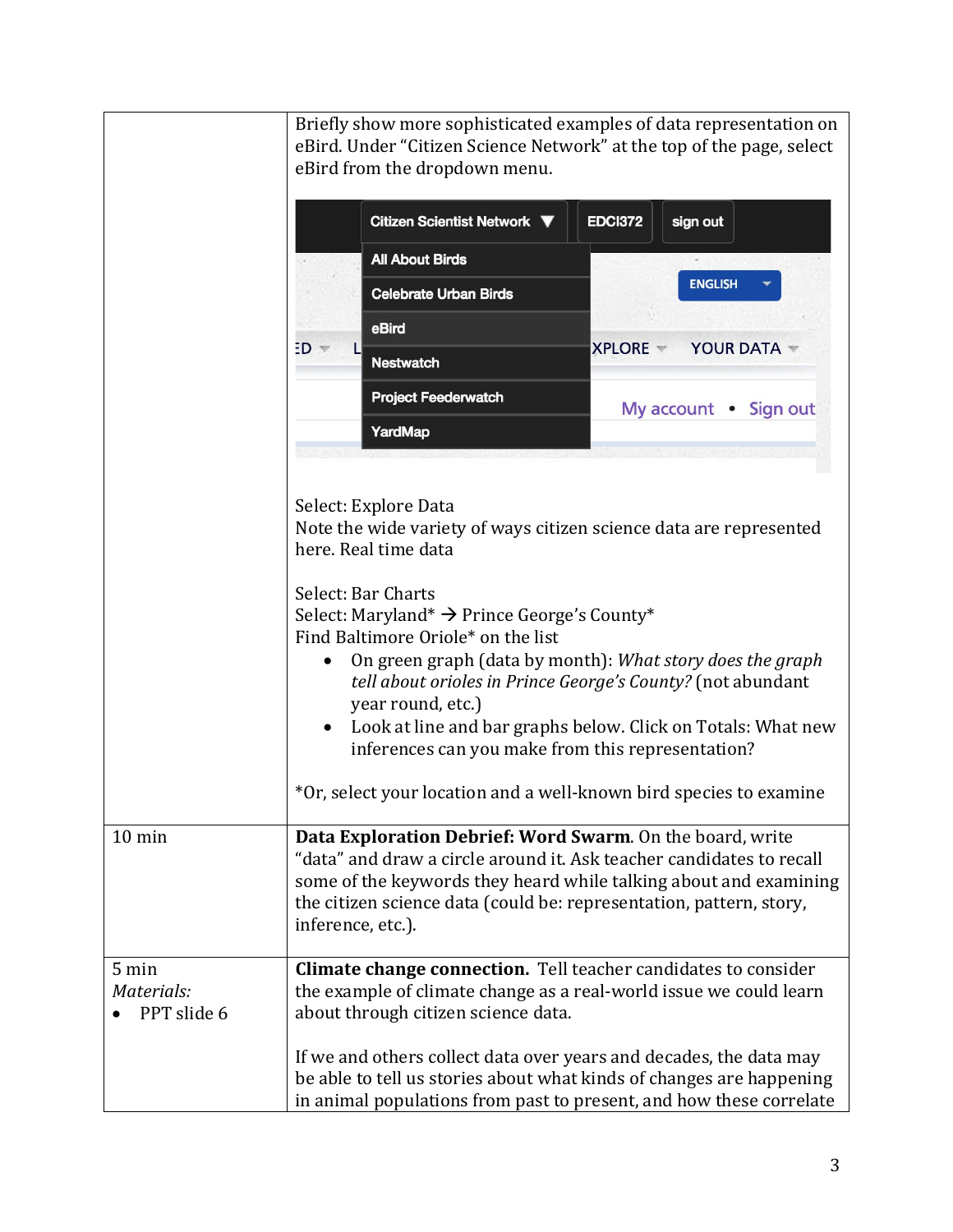|                                  | with changes in climate conditions. [View the Audubon video on<br>Slide 5 if teacher candidates have not yet seen it]                                                                                                                                                                                                                                                                                                                                                                                                                                                                                                                                        |
|----------------------------------|--------------------------------------------------------------------------------------------------------------------------------------------------------------------------------------------------------------------------------------------------------------------------------------------------------------------------------------------------------------------------------------------------------------------------------------------------------------------------------------------------------------------------------------------------------------------------------------------------------------------------------------------------------------|
|                                  | If we and others collect data over broad geographic areas, the data<br>may be able to tell us stories about how species' ranges may shift in<br>the future given the changes already observed over space and time.<br>Look at map on Audubon website, modeling how Baltimore Oriole<br>ranges are projected to change over the decades, given currently<br>observed shifts in climate:<br>http://climate.audubon.org/birds/balori/baltimore-oriole<br>Climate change is one example of a science topic you could teach by<br>looking at bird data. Can you think of others? Are any of these topics<br>you are responsible for teaching at your grade level? |
| Time: 5 min                      | Exploring the use of citizen science to teach grade-specific                                                                                                                                                                                                                                                                                                                                                                                                                                                                                                                                                                                                 |
| Materials:                       | science content - Instructions. Have teacher candidates get into                                                                                                                                                                                                                                                                                                                                                                                                                                                                                                                                                                                             |
| PPT slide 7-8<br>Links to Guided | groups of 1-4 with others who teach their same grade level.                                                                                                                                                                                                                                                                                                                                                                                                                                                                                                                                                                                                  |
| Tours of grade-                  | Explain that in grade level teams, teacher candidates will explore                                                                                                                                                                                                                                                                                                                                                                                                                                                                                                                                                                                           |
| level appropriate                | another citizen science activity that can help teach a key topic                                                                                                                                                                                                                                                                                                                                                                                                                                                                                                                                                                                             |
| citizen science<br>projects      | appropriate for their grade level.                                                                                                                                                                                                                                                                                                                                                                                                                                                                                                                                                                                                                           |
|                                  | In small groups, teacher candidates will take a "guided tour" of a<br>citizen science website and consider how their students might<br>engage with it as they learn about a science topic taught at their<br>grade level.                                                                                                                                                                                                                                                                                                                                                                                                                                    |
|                                  | Introduce the project options (Journey North, Project BudBurst, and<br>CoCoRaHs) and show teacher candidates where to find the guided<br>tour documents online.                                                                                                                                                                                                                                                                                                                                                                                                                                                                                              |
| Time: 10 min                     | <b>Break</b>                                                                                                                                                                                                                                                                                                                                                                                                                                                                                                                                                                                                                                                 |
|                                  |                                                                                                                                                                                                                                                                                                                                                                                                                                                                                                                                                                                                                                                              |
| Time: 15 min                     | Exploring the use of citizen science to teach grade-specific                                                                                                                                                                                                                                                                                                                                                                                                                                                                                                                                                                                                 |
|                                  | science content - Work time. Teacher candidates have time to<br>explore their selected citizen science project website, as guided by<br>the Guided Tour documents online.                                                                                                                                                                                                                                                                                                                                                                                                                                                                                    |
| Time: 5 min                      | Whole group debrief. Each grade level team gives a brief overview                                                                                                                                                                                                                                                                                                                                                                                                                                                                                                                                                                                            |
|                                  | of the citizen science project they explored, and shares a few ideas<br>about how they could use it with elementary students ( $\sim$ 2 min per<br>grade level team).                                                                                                                                                                                                                                                                                                                                                                                                                                                                                        |